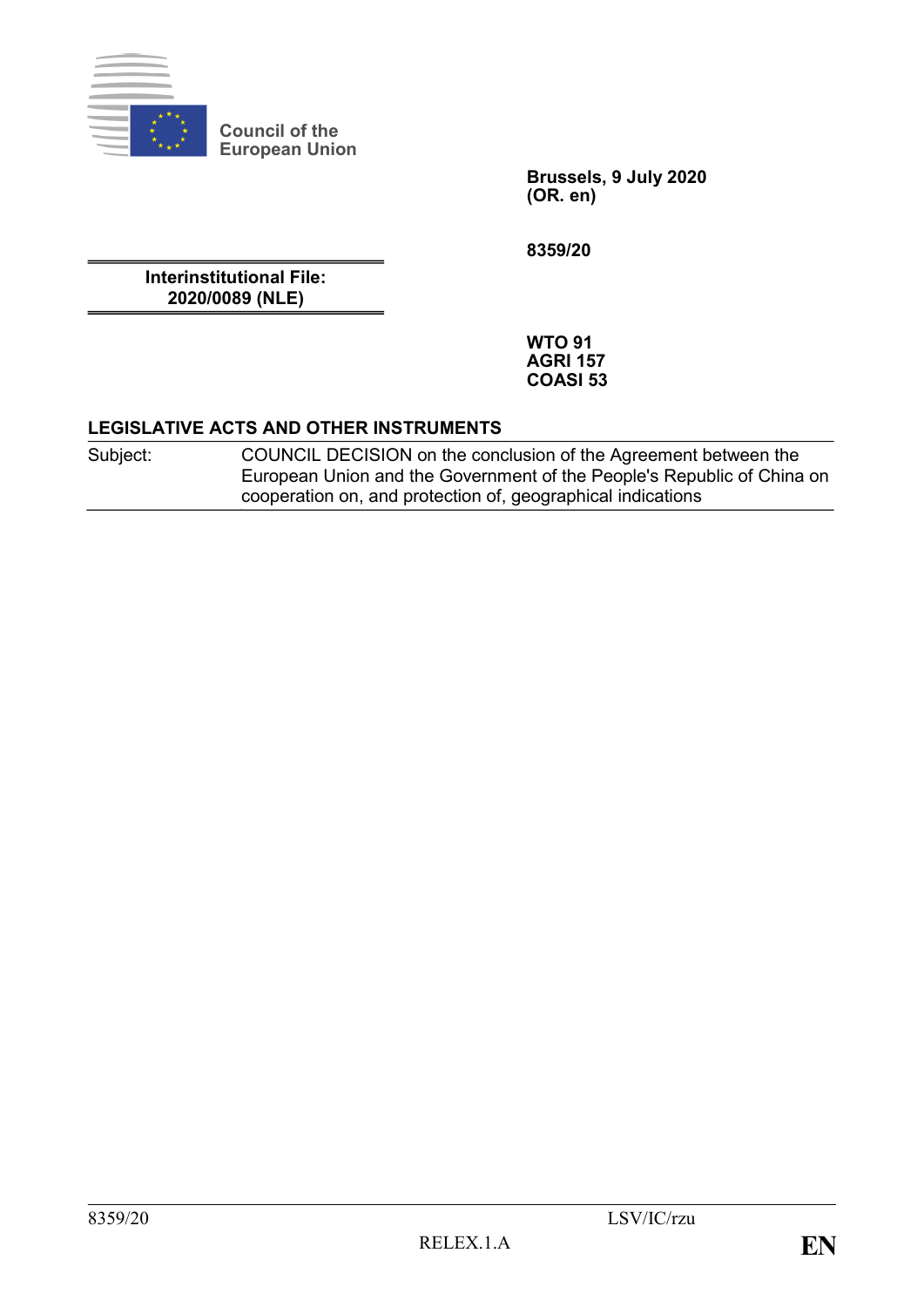#### **COUNCIL DECISION (EU) 2020/…**

**of…**

**on the conclusion of the Agreement between the European Union and the Government of the People's Republic of China on cooperation on, and protection of, geographical indications**

THE COUNCIL OF THE EUROPEAN UNION,

Having regard to the Treaty on the Functioning of the European Union, and in particular the first subparagraph of Article 207(4), in conjunction with point (a)(v) of the second subparagraph of Article 218(6) and Article 218(7) thereof,

Having regard to the proposal from the European Commission,

Having regard to the consent of the European Parliament**<sup>1</sup>** ,

 $\mathbf{1}$ Consent of ... (not yet published in the Official Journal).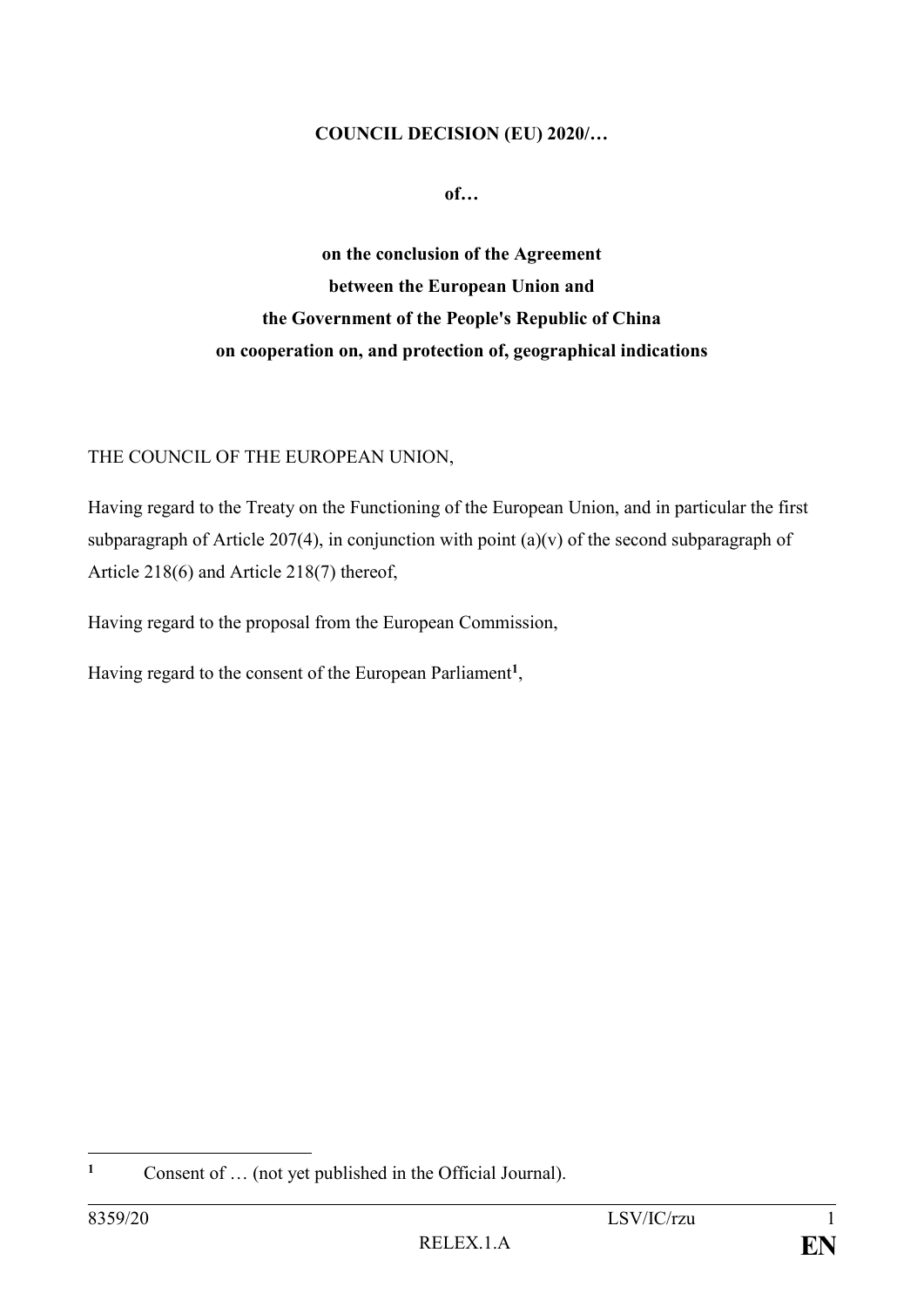# Whereas:

- (1) In accordance with Council Decision (EU) 2020/…**<sup>1</sup>** , the Agreement between the European Union and the Government of the People's Republic of China on cooperation on, and protection of, geographical indications ('the Agreement'), was signed on ...<sup>++</sup>, subject to its conclusion at a later date.
- (2) The Agreement seeks to obtain the highest possible level of protection for geographical indications and to provide instruments to counter deceptive practices and wrongful uses of geographical indications.
- (3) Article 10 of the Agreement establishes a Joint Committee responsible for amending the Annexes to the Agreement.
- (4) It is appropriate for the Council to authorise the Commission, in accordance with Article 218(7) of the Treaty, to approve on behalf of the Union, within the Joint Committee, modifications to Annexes I and III to VI of the Agreement.
- (5) The Agreement should be approved,

# HAS ADOPTED THIS DECISION:

<sup>1</sup> **<sup>1</sup>** Council Decision (EU) 2020/… of … on the signing, on behalf of the Union, of the Agreement between the European Union and the Government of the People's Republic of China on cooperation on, and protection of, geographical indications (OJ L …).

OJ: Please insert in the text the number of the Decision in document ST 8356/20 and complete the corresponding footnote.

OJ: Please insert the date of signing of the Agreement in document ST 8361/20.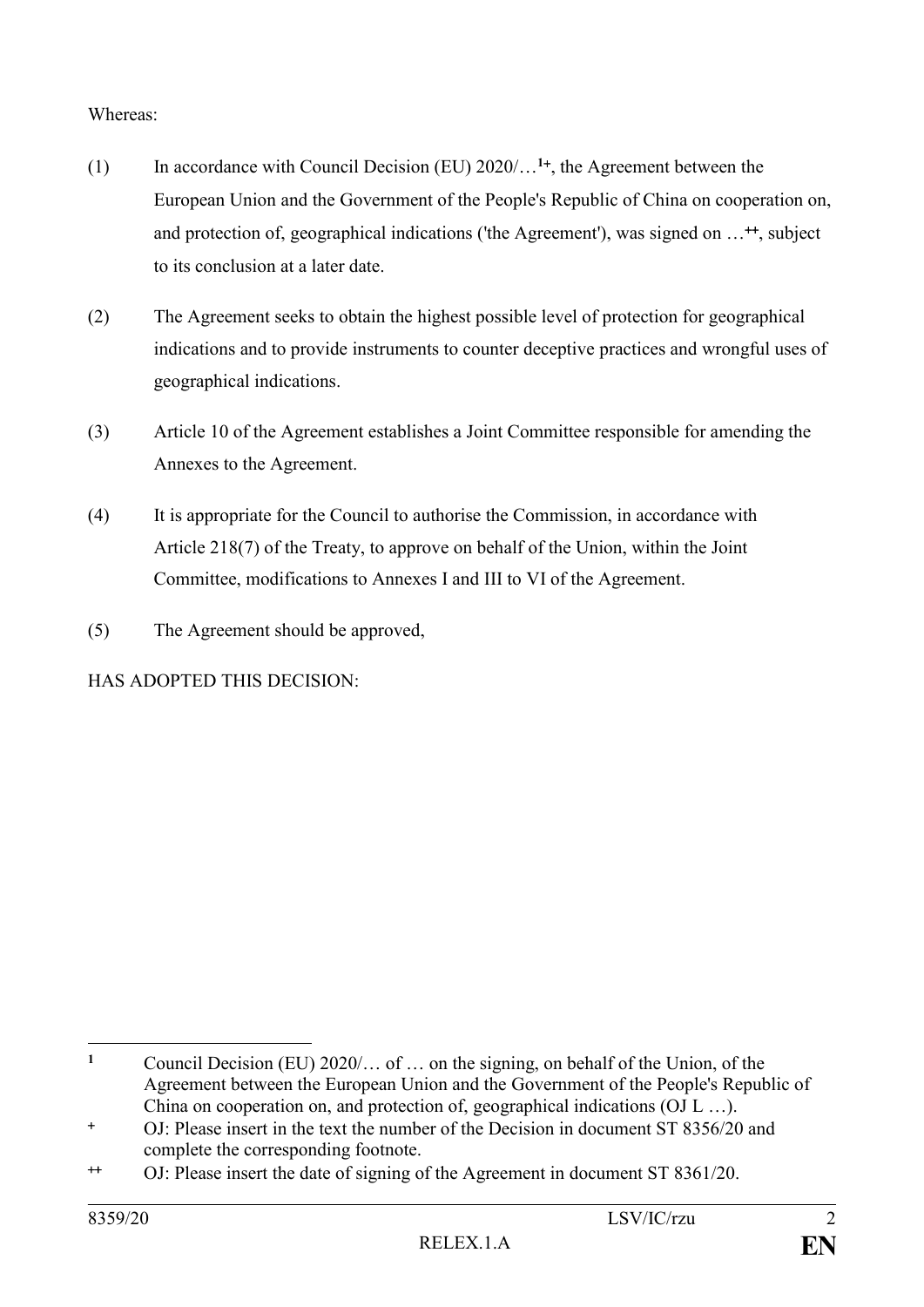### *Article 1*

The Agreement between the European Union and the Government of the People's Republic of China on cooperation on, and protection of, geographical indications is hereby approved on behalf of the Union.**<sup>1</sup>**

## *Article 2*

- 1. For the purposes of amending the references to the law applicable in the Parties, the Commission is authorised to approve, on behalf of the Union, modifications to Annex I to the Agreement.
- 2. For the purposes of Article 3 of the Agreement, the Commission is authorised to approve, on behalf of the Union, modifications to Annexes III and IV to the Agreement, as well as the corresponding modifications to Annexes V and VI to the Agreement. Where interested parties cannot reach an agreement following objections relating to a geographical indication, the Commission shall adopt a position in accordance with the procedure laid down in Article 57(2) of Regulation (EU) No 1151/2012 of the European Parliament and the Council.**<sup>2</sup>**

 $\mathbf{1}$ The text of the Agreement is published in [OJ L ...].

<sup>&</sup>lt;sup>+</sup> Delegations: see document ST 8361/20.

**<sup>2</sup>** Regulation (EU) No 1151/2012 of the European Parliament and of the Council of 21 November 2012 on quality schemes for agricultural products and foodstuffs (OJ L 343, 14.12.2012, p. 1).